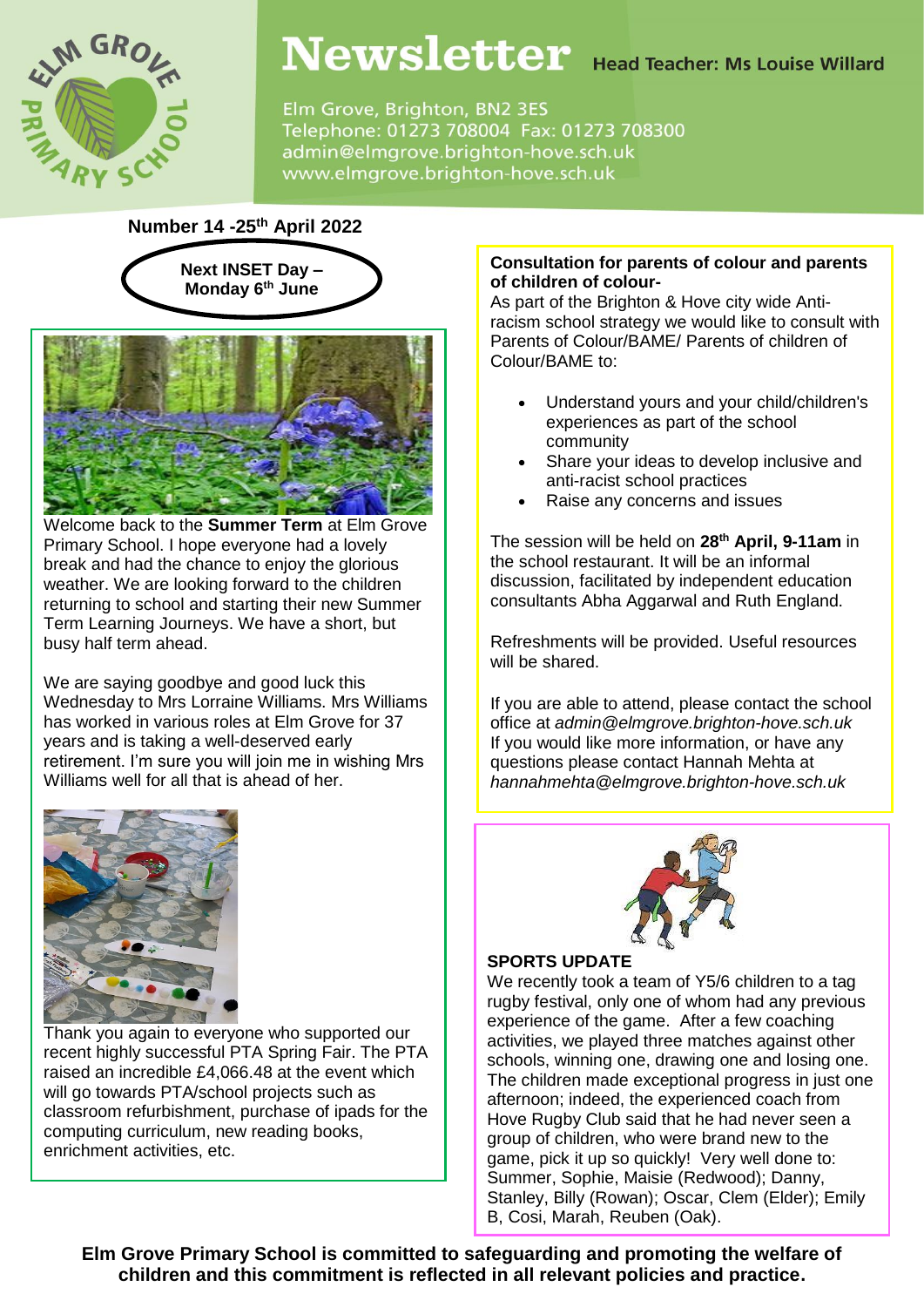

Everyone is looking forward to the upcoming **Children's Parade** on Saturday May 7<sup>th</sup>. Elm Grove is number 33 in the parade, for those who want to come and cheer us on. Please look out for an information letter which will be sent via School Ping early this week for all pupils who have signed up to participate in the event.

The theme for the parade is Rebuilding and Hope. Elm Grove is part of the 'Rebuilding and Hope for the Natural World' section. Our contribution will focus on saving sea creatures, particularly whales, by reducing plastics in our oceans. The children will have assemblies about plastic pollution this week. Parents and carers may be interested in signing up to The Big Plastic Count.

[How it works | The Big Plastic Count](https://thebigplasticcount.com/how-it-works#video)



**The next homework grids will be published on: Friday 29th April and Friday 13th May** The homework grids will be uploaded onto the homework page of the school website: [Homework](https://www.elmgrove.brighton-hove.sch.uk/year-groups/homework/)  – [Elm Grove Primary School, Brighton](https://www.elmgrove.brighton-hove.sch.uk/year-groups/homework/)



**Food Assistance-** The last 2 years have been a difficult time and we know that many families are struggling with money and affording healthy food for their family. However, there is support available. You may be eligible for **free school meals** for your child Apply for free school meals - [GOV.UK](https://www.brighton-hove.gov.uk/schools-and-learning/free-school-meals)

The **Brighton and Hove Food Partnership** has lots of useful information on how to access emergency food

parcels [https://bhfood.org.uk/resources/accessing](https://bhfood.org.uk/resources/accessing-emergency-food-parcels/)[emergency-food-parcels/](https://bhfood.org.uk/resources/accessing-emergency-food-parcels/)

Everyone across the City can **buy low-cost shopping** if they need to. More information is available here: [https://bhfood.org.uk/how-to](https://bhfood.org.uk/how-to-hub/low-cost-and-free-community-shopping/)[hub/low-cost-and-free-community-shopping/](https://bhfood.org.uk/how-to-hub/low-cost-and-free-community-shopping/)

If you are pregnant or have a child under 4 you may also be able to get help to buy milk, fruit and vegetables. Get help to buy food and milk [\(Healthy](https://www.healthystart.nhs.uk/) [Start\).](https://www.healthystart.nhs.uk/)

If you would like any more information on any of the above, please talk to Sam or Tammy based in **The Nest** [\(InclusionTeam@elmgrove.brighton](mailto:InclusionTeam@elmgrove.brighton-hove.sch.uk)[hove.sch.uk\)](mailto:InclusionTeam@elmgrove.brighton-hove.sch.uk)





alternate Saturdays 10.30am-12pm



### **\*\*DATES FOR YOUR DIARY\*\***

Blossom Garden Parent Volunteer Sessions Make the most of the Spring weather by coming along to a fun gardening session, next dates are:

- Saturday May 7th
- Saturday May 21st

Sessions are 10.30am - 12pm, meet at the car park metal gates or call Emma on 07737 926 442 if you can only drop in for a short while.

Everyone welcome. Just bring gardening gloves if you have some. If you have to bring kids to be able to come, please have them bring a ball or game so they can occupy themselves in the basketball court.

See you there!



**'Loose Parts' urgently needed for the playground sheds –** our stocks of loose parts are running very low and are in need of revitalising for our OPAL playtimes. Please donate any items you can to the 'loose parts' collection point in the staff car park. Thank you!

Some examples of what we need are:

- Empty cable reels
- Decking or plank offcuts
- Guttering, tubes or pipes
- Logs and tree 'cookies'
- **Crates**
- Blankets/sheets/cushions

OPAL Play – [Elm Grove Primary School, Brighton](https://www.elmgrove.brighton-hove.sch.uk/opal-play/)

**Elm Grove Primary School is committed to safeguarding and promoting the welfare of children and this commitment is reflected in all relevant policies and practice.**